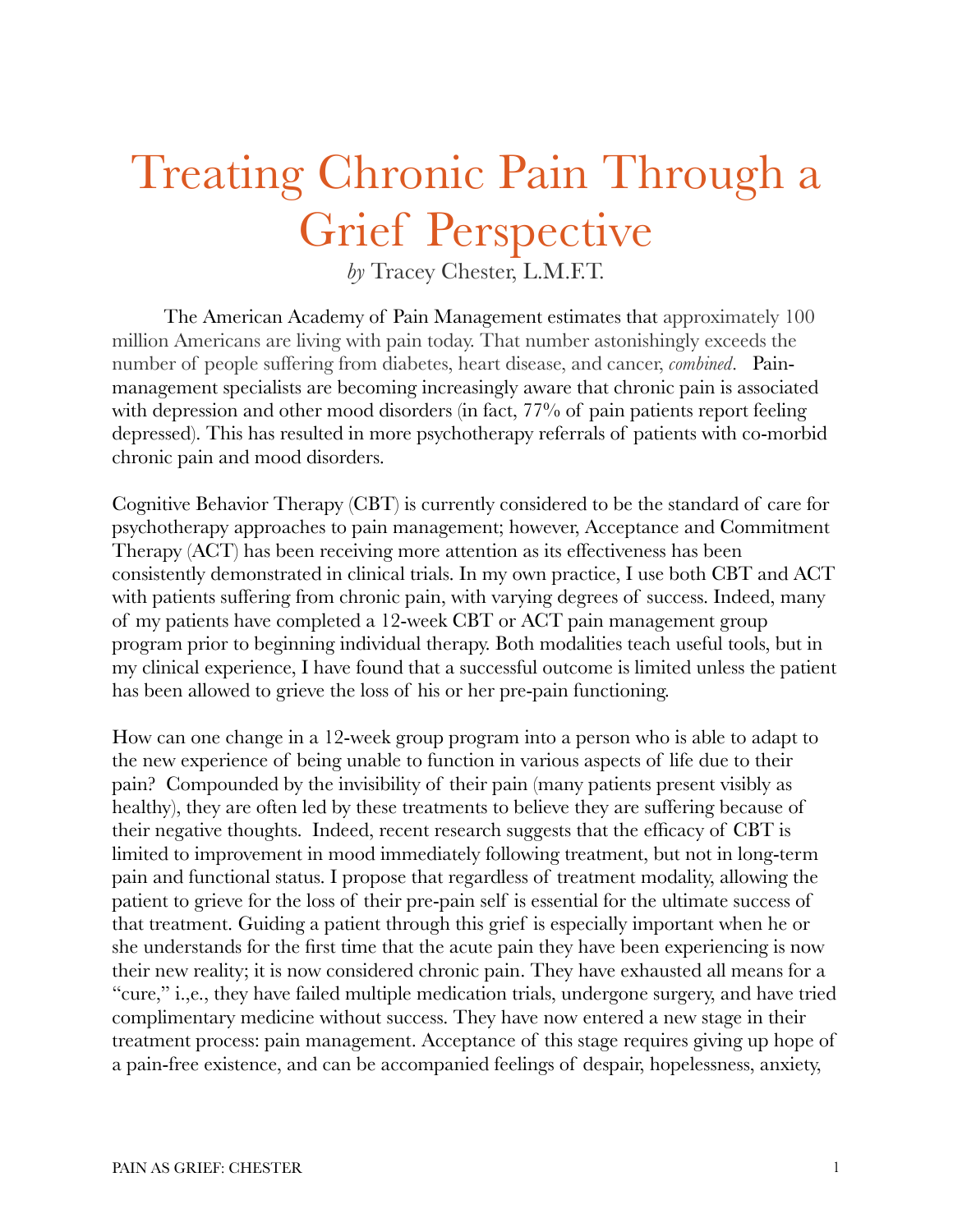and/or anger. It is at this stage that they are referred to or seek help from mental health professionals.

Working with pain patients is personal to me; I am a chronic pain patient myself. My personal and professional experiences with pain management, along with my background as a grief counselor for the erstwhile San Diego Hospice and Elizabeth Hospice for five years have given me a unique perspective on pain. I have noted the striking similarities between losing a loved one and losing one's health to chronic pain. For example, the majority of people are shocked by the death of a loved one even when the latter has been ill for a long time; similarly, a person who has lived with pain for many years reacts with shock when he or she realizes that the pain will never completely go away. Viewing chronic pain it in this light can offer insight into what patients are experiencing. Furthermore, the invisibility and misunderstanding of their condition by friends, families and co-workers can greatly compound the feelings of grief.

The view of grieving put forth by J. Worden (Worden, 1991; 2011) is widely accepted by experts in grief counseling as the most comprehensive description of the grieving process, often referred to as Worden's Tasks of Mourning. The process includes (1) an acceptance of the reality of the loss, (2) experiencing the pain of grief, (3) adjusting to the environment with the deceased missing, and (4) withdrawing emotional energy and reinvesting it in other relationships. The most widely cited model of "the stages of mourning" is that proposed by Elizabeth Kubler-Ross, wherein a person sequentially experiences denial, anger, bargaining, depression, and acceptance, in that order. Kubler-Ross's model seems to more accurately describe the experience of patients with terminal illness rather than mourning. An important distinction in Worden's tasks of mourning and the Kubler-Ross model is that the former focuses on simultaneous processes while the latter describes sequential processes. Both models can be useful in guiding a pain patient process his or her emotions regarding chronic pain.

My proposed approach also takes into account Maslow's Hierarchy of Needs (Maslow, 1971; starting with basic physiological needs, followed by the need for safety, love/ belonging, esteem, and self-actualization). It helps to understand many of the hurdles chronic pain patients have to overcome. How do they become their best selves? Most people struggle with this, without the basic health of body being compromised. For example, chronic pain can lead to loss of employment; this complicates the grieving process significantly, making it difficult to move forward and adapt to the new reality. Patients may suddenly find themselves struggling with *safety* (security of body, of employment, of resources, of the family, of health, of property). When *safety* comes up over and over through treatment, it can sabotage movement in other areas of life; *love/ belonging, esteem*, and finally *self-actualization.*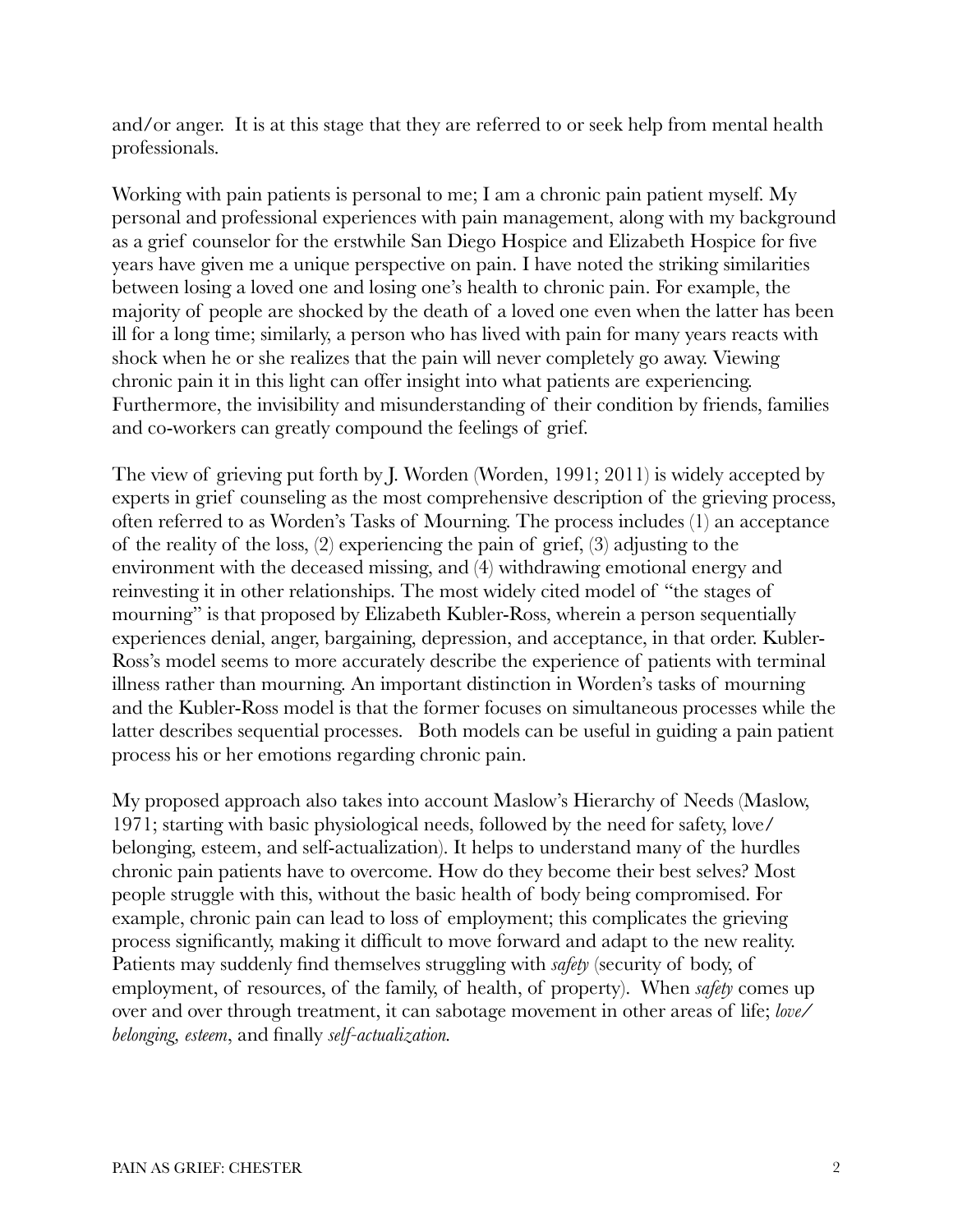## *Adapting the tasks of grieving to the experience of chronic pain*

My own approach to pain management combines aspects of Worden's Tasks of Mourning, a version of Kubler-Ross's model adapted to the grief of chronic pain (Martin, J., 2015), and "Maslow's Hierarchy of Needs. I have found that presenting these "stages" to patients helps normalize their experience and works as a guide for treatment. I present the following summary to my patients:**Accepting the reality of the loss:** What is acceptance of chronic pain? Acceptance can be defined as a way of addressing an unchangeable situation or a life experience. It is not the same as defeat, helplessness, quitting, or resigning to a life of unhappiness, struggle, or misery. Accepting that you have pain (or that your pain is true and believable) is different than giving up all hope. Denying that your pain is not chronic may delay the grieving process, and in turn, delay adapting to this new life experience.

*1.* **Experiencing the pain of the loss:** Anger is a necessary stage in the healing process. Feelings of anger may seem endless, but they will begin to subside and make way for healing. Your anger may extend to your doctors, family, friends and loved ones. Thoughts such as, "This isn't fair! I didn't do anything to deserve this!" or "Just give me something that will make me feel better!" are common. Similarly, feelings of emptiness and grief are profound and seemingly endless; while sadness is a normal response to a life-altering situation, with chronic pain patients, it commonly turns into clinical depression. There is research indicating that depression that was pre-existing before the occurrence of a stressful event, or brought on by the onset of the event yields similar functional changes to the human brain. Furthermore, functional neuroimaging studies have demonstrated that brain regions implicated in chronic pain are the same as the ones implicated in depression. As with depression, anxiety about the future in terms of financial security, medical bills, social expectation, etc. can be common. Professional help in the form of individual or group therapy, or even a peerled support group can be a helpful way to cope with these feelings.

*2.* **Adjusting to a life with chronic pain***:* Having a chronic condition is almost always accompanied by loss. Learning coping skills to manage the pain can help rebuild self-esteem and relationships. ACT can help with finding a way to live a fuller life despite the pain. CBT can help with restructuring negative thoughts to adaptive thoughts, .e.g., it can help eliminate thoughts that begin with "never," "should," or "always". This stage corresponds with Maslow's *Esteem* and *Love/Belonging*.

*3.* **Moving Forward:** The final stage of adapting to a new life consists of reevaluating short and long term goals and what that means for the future. This involves setting daily goals that are realistic and redefining career and relationship goals so they are sustainable. For example, having a profession that is physically demanding will need to be replaced by one that is less so, and accommodates one's pain. Similarly, relationship roles and functions may need to be redefined, i.e., being a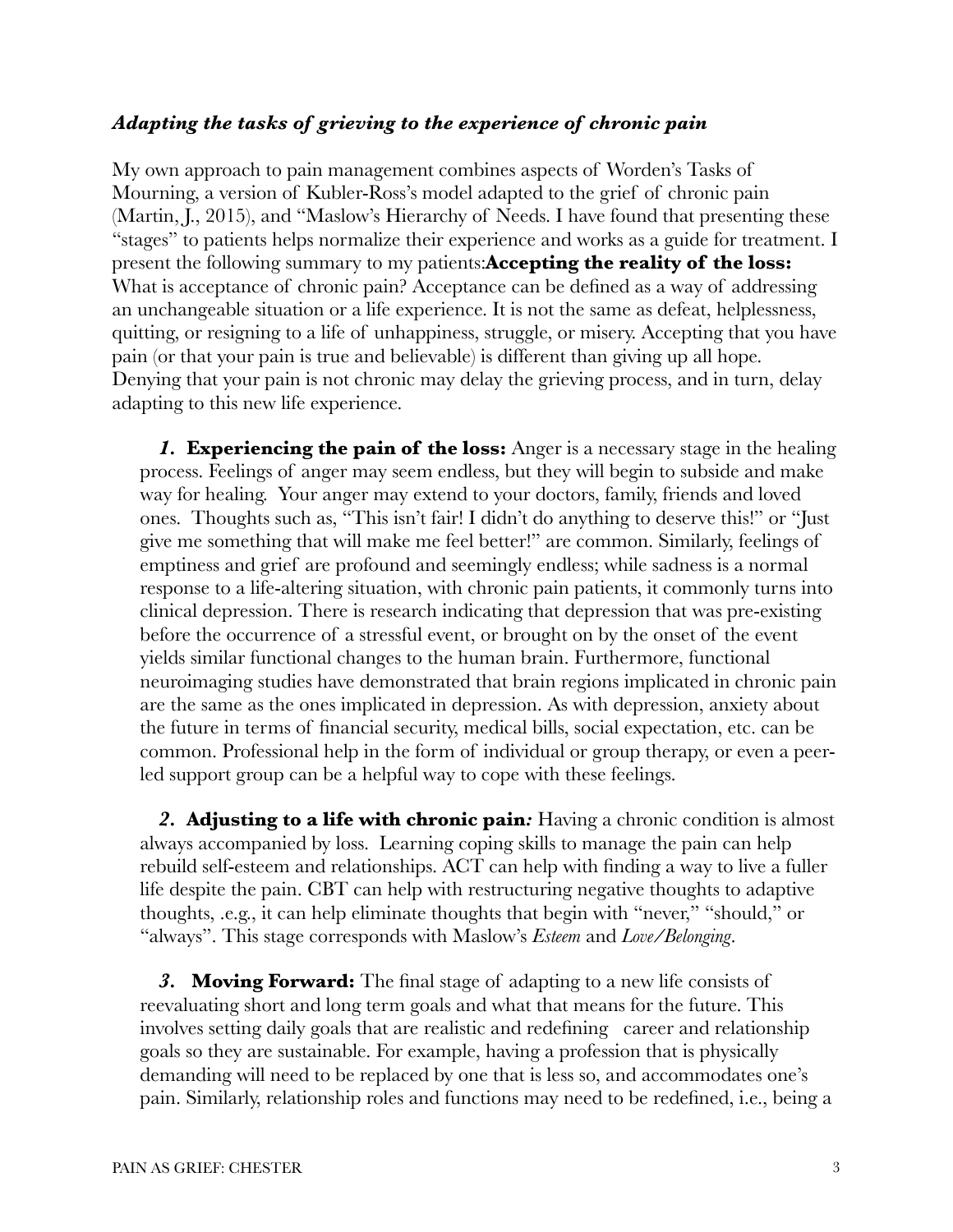husband/wife/daughter/mother may look different than before the onset of the pain. Thus, defining what one can do versus cannot do can go a long way toward helping patients with chronic pain see the pain as only one aspect of a life that has meaning and purpose. This stage, thus, corresponds to Maslow's hierarchy of *Self-Actualization*. Self-Actualization is not easily attainable by anybody, but is especially by those with issues of *safety/security.* Chronic pain sufferers often have health issues, and can also have uncertain job or financial security. Refocusing one's energy from the losses to what is still possible can help them move toward a fuller life.

## *References*

American Academy of Pain Management [www.aapainmanage.org](http://www.aapainmanage.org/) 209-533-9744

American Chronic Pain Association [www.theacpa.org](http://www.theacpa.org/) 800-533-3231

Bair MJ, et al. "Depression and Pain Comorbidity: A Literature Review," *Archives of Internal Medicine* ( Nov. 10, 2003): Vol. 163, No. 20, pp. 2433–45.

Badenoch, Bonne: *Being a Brain-Wise Therapist; A Practical Guide to Interpersonal Neurobiology*, New York: W.W. Norton & Company, (2008)

\*Ehde, Dawn M., Dillworth, T.M & Turner, Judith A. Cognitive Behavioral Therapy for Individuals With Chronic Pain*. American Psychologist*, Vol 69, No. 2, pp153-166, 2014.

Harvard Mental Health Letter, *Hurting bodies and suffering minds often require the same treatment. September 2004* [http://www.health.harvard.edu/mind-and-mood/depression\\_and\\_pain](http://www.health.harvard.edu/mind-and-mood/depression_and_pain)

Hughes LS, Clark J, Coclough, JA, Dale, E McMillan D Acceptance and Commitmant Therapy (ACT) for Chronic Pain: A systematic Review and Meta-analyses. *The Clinical Journal of Pain [Clin J Pain*] 2016 Jul 29. *Date of Electronic Publication:* 2016 Jul 29.

Kübler-Ross E. *On Death and Dying* (Rout- ledge, 1969).

Martin, Jennifer, PsyD, [http://www.painnewsnetwork.org/stories/2015/9/13/the-7-psychological-stages-of](http://www.painnewsnetwork.org/stories/2015/9/13/the-7-psychological-stages-of-chronic-pain-illness)[chronic-pain-illness](http://www.painnewsnetwork.org/stories/2015/9/13/the-7-psychological-stages-of-chronic-pain-illness)